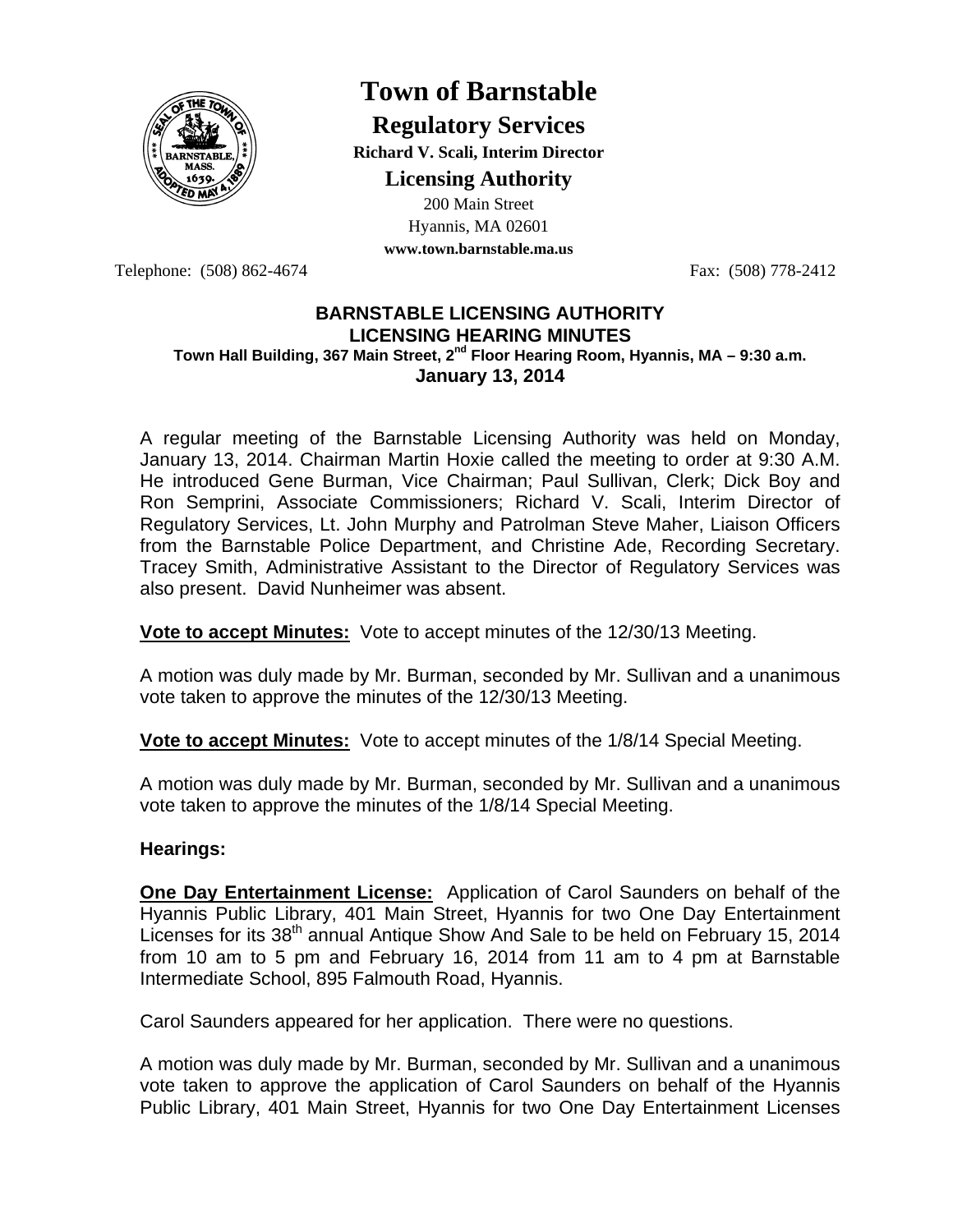for its 38<sup>th</sup> annual Antique Show And Sale to be held on February 15, 2014 from 10 am to 5 pm and February 16, 2014 from 11 am to 4 pm at Barnstable Intermediate School, 895 Falmouth Road, Hyannis.

**One Day All Alcohol and One Day Entertainment License:** Application of Bill Sykes on behalf of Best Buddies International, 100 SE  $2^{nd}$  Street, Miami, FL for a One Day All Alcohol and One Day Entertainment License (a live band) for its annual Best Buddies event to be held at Eunice Kennedy Shriver Ocean Park, Craigville Beach Road, Centerville on May 31, 2014 from 1 pm to 9 pm.

Bill Sykes appeared for the application 50 mile ride and 20 mile ride on May  $31<sup>st</sup>$ . Entertainment 3 pm – 6:30 pm, lobster bake and other things. Gourmet caterers serve the alcohol. Mr. Sykes has been involved since 2003 and it has been going on since 2001. He stated it has been very successful.

An abutter to the property, Mary Capizzi, 1010 Craigville Beach Road appeared to advise they have not been at this location for 12 years. She stated that since they have been at this location it has been a problem for the abutters. She believes the tent is approx 200' long x 100-150 ' wide and there are also smaller tents. It is major construction – takes days to assemble and break down. She advised that they are somewhat responsive to her concerns but hopes the Board will take into account all the issues. These include building of the structure – machinery, people, lots of noise every year – takes up the whole Craigville Beach area. There is no parking there except by Covell's Beach. She suggests they use a larger place with more parking available. Also, the music is loud – not just the band; they play music, the band practices, and then plays on the event day. The entertainment is not supposed to be heard less than 150' from the event. She asks that the Board deny the event here.

Mr. Hoxie asked if a building permit is needed for the tent. Mr. Scali stated it is. Mr. Scali advised that Ms. Capizzi has complained for years; and has chosen today to come in as it seems to be getting worse. She advised they are trying and have stopped shining lights at her house, etc. but it is unsightly and noisy and really affects her. She says she is a year round resident. Every Spring she dreads it. It is a huge event for a small area.

Mr. Sykes advised they try to accommodate her the best they can – eliminate late hours, Sundays, etc. They do pay the Town to rent the lot across the street and the staff that comes there. It is a considerable fee. They also use the CBA parking lot and Covell's and The Beach Club. The tents are up particularly in that area – the big tent is 220' x 90'. They have made an effort to control the music.

Mr. Hoxie asked what they would do if this was denied. Mr. Sykes stated they have no alternate location. They used to have  $\frac{1}{2}$  the number of people. They cap it to the size of the location. They used to be at West Beach in Hyannisport; the party being on the Senator's lawn. They moved it to the Eunice Kennedy lot, as alcohol cannot be served on Town property.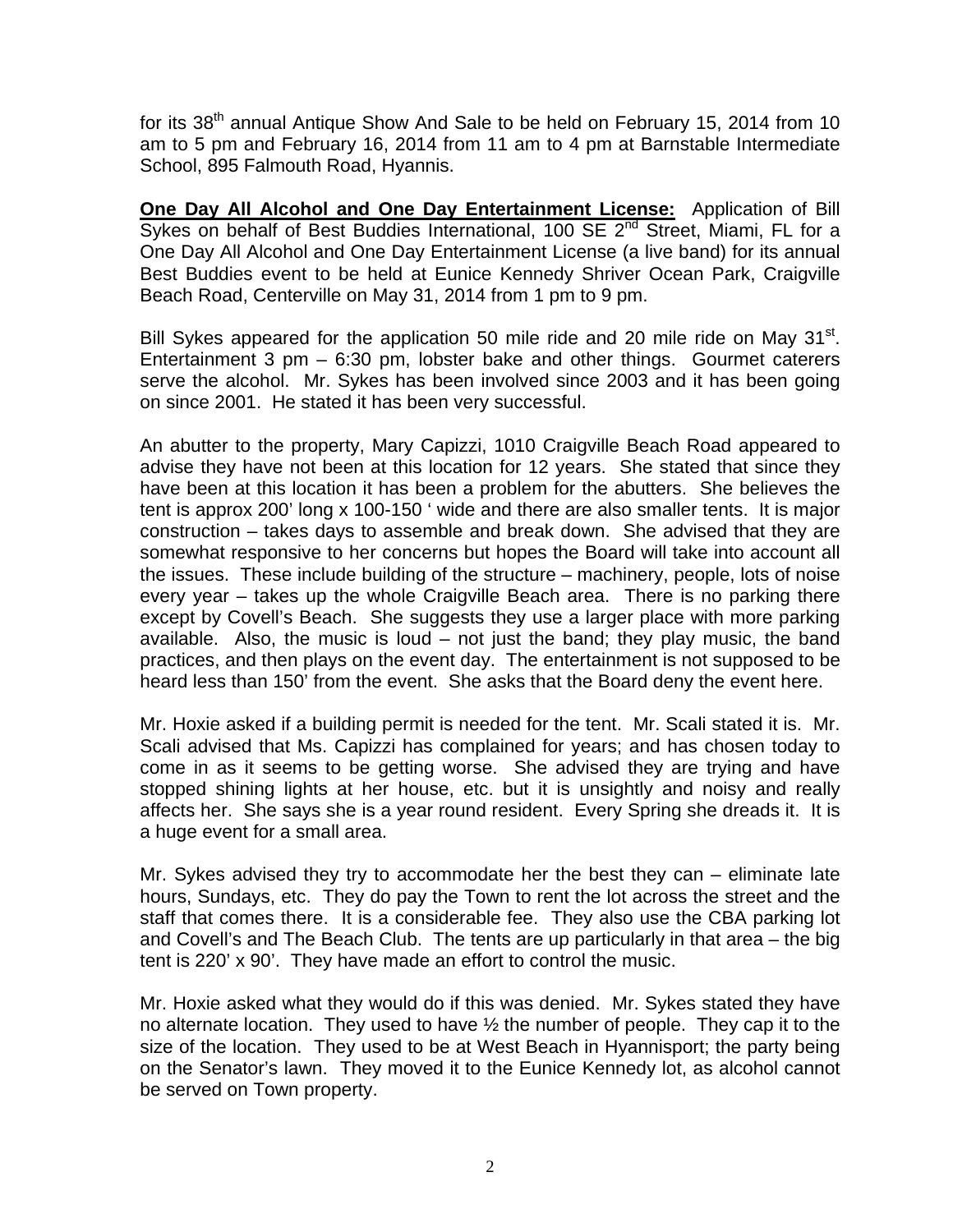Mr. Hoxie asked how long it takes to set up and dismantle. Mr. Sykes stated about 10 days ahead…setting up the tents and production. Across the street set up is a couple days later. They try to get it up and down as quickly as possible. The third area is not put up until the Friday before the event. Everything is out by Sunday.

Mr. Hoxie asked what else they can do to mitigate the problems Ms. Capizzi raised. Mr. Sykes stated he will speak to the promoters to try to keep the noise down and the production people for setup to keep it down as much as they can. The event is usually all done prior to 9 pm. The event people are gone by then but the tent dismantling takes longer.

Mr. Scali stated there is a noise ordinance of 150' from the structure within which the entertainment should not be heard. Mr. Sykes stated he will continue to try to make it all less intrusive for her.

Ms. Capizzi said they have done quite a bit to accommodate her – yet one time there was a loud generator left on which she went over and turned off herself. The noise from it was very annoying. She also stated there was a huge dumpster of lobster carcasses left last year in the heat – it really stank onto her property. She stated there are other options. It is a matter of them not wanting to change venues. All the major structure construction is very instrusive to her as is living in the "sea of white." She asked the Board to ask them to look elsewhere, and the Board not approve it yet. She also stated it is a public beach, which is not accessible to the residents for that weekend.

Mr. Hoxie asked Lt. Murphy if there were any problems in the past years – Lt. Murphy stated there have not been to his knowledge. Mr. Hoxie asked the Building Commissioner, Tom Perry, to comment about the building permits. Mr. Perry stated part of the problem is the license for the alcohol on the beach – the Town cannot issue one elsewhere. It is a stress skin structure. They own it, and that is what they use. Building issues a temporary structure permit. Mr. Burman asked if there is a way to shorten the construction time? Mr. Perry stated it takes 5-6 days to put this together. Mr. Semprini asked how far she lives from the tent.

Ms. Capizzi advised there is a driveway and fence and then the tent about 20' west of her and the cottages west of her are seasonal rentals. She does not know their feelings about the event.

Mr. Semprini asked if possibly Best Buddies can move the band and dumpsters farther away from her and seek another location for the following year? She stated yes; she would be happier with that, however, Mr. Shriver owns that property to hold this event. They do not intend to move the event. He does not think the tent is that close to her, but will try to have the people hired set it up further from her if they can; set it up at a quicker pace, and get the dumpsters emptied faster – he stated they always do make it a priority to get the trash emptied as soon as feasible. He said he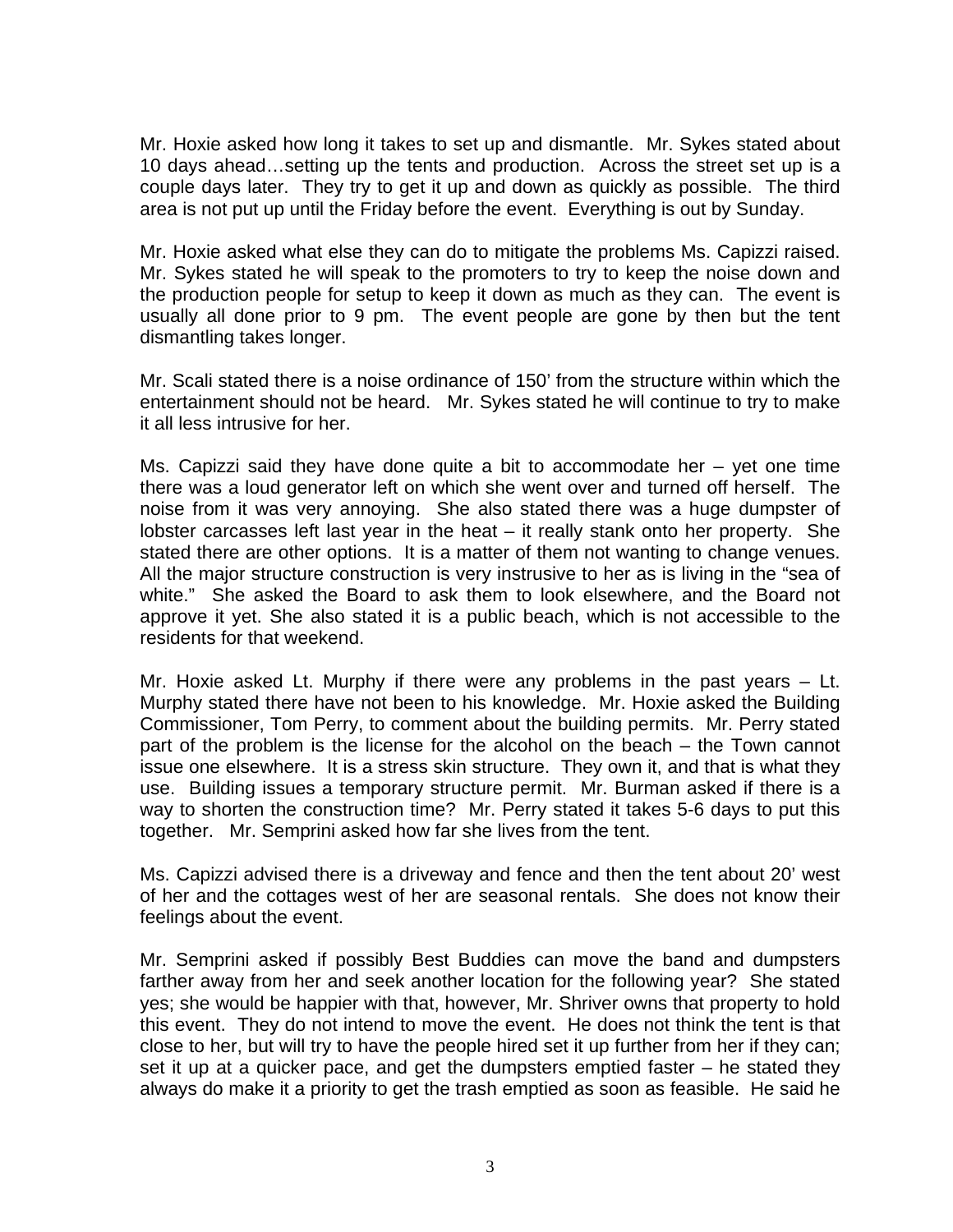is speaking as a representative for Best Buddies but thinks he would have to speak directly to the organization about even considering it's not being at the same location next year. Mr. Sykes stated he has worked with the Town closely to make this event work. They have sent resident notices out, and try to accommodate the people who live nearby as much as possible.

Mr. Scali suggested a downsizing of the event and asked that he submit a new plan for this year. He stated that Mr. Perry has looked at this through Site Plan Review in the past; and Mr. Perry stated he could do it again for a new plan at this location.

Mr. Hoxie asked what has been done so far for the event. Mr. Sykes advised that bids are out for the tents and things; he did not think this request to not approve the event would come up, and planned to go with what they used last season. He stated that he had not been notified of the generator problem or that the dumpsters were an issue or that the tent was so close to Ms. Capizzi's home. He will come back with a new plan.

Mr. Burman stated as he sees it there are 3 issues 1) generator noise; 2) music noise and 3) smell. He said his problem is balancing the fantastic benefit of this event with the neighbors.

Ms. Capizzi stated another problem is the actual size of the tent. She states it is a very good cause. According to a report she had, there are over 800 buddy pairs. It apparently cost them over \$12 million dollars. They brought in roughly \$19 million and just over  $\frac{1}{2}$  of it went to salaries. She said she was not going to bring this up today but did because it is not a matter of not appreciating what they are trying to do but how many of the 835 pairs are from the Cape?

Mr. Sykes stated the 835 is not pairs but chapters in the organization. She stated there ARE 835 buddy pairs. Mr. Hoxie asked Mr. Perry what would be a reasonable time to get he downsized plan done with Site Plan review? He stated it should be done by February or early March.

Mr. Hoxie suggested continuing this to the March 3, 2014 hearing and asked that Ms. Capizzi be notified of upcoming meetings.

## **Mr. Hoxie announced that Mr. Semprini will sit on the rest of the hearings for Paul Sullivan.**

**New Lodging House License:** Application of Beechwood Inn B&B, LLC d/b/a The Beechwood Inn, 2839 Main Street, Barnstable, Julie Garvey, Manager, for a Lodging House License for a maximum of six (6) lodging rooms, 12 lodgers and 8 parking spaces. Use Variance on File dated 7/22/96 on ZBA Appeal No. 1996-69.

Ms. Garvey appeared for her application. She will run it as it has been run in the past.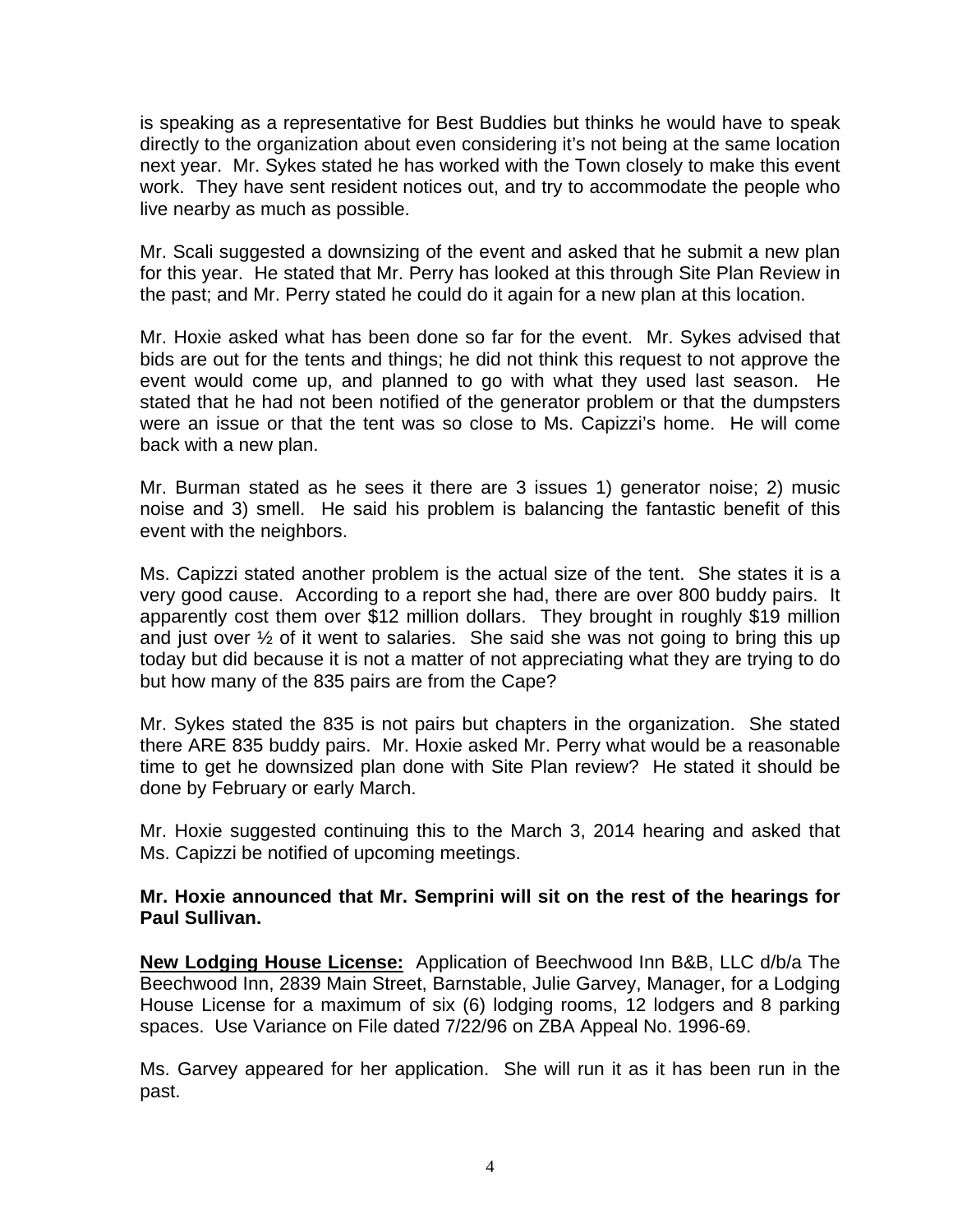Mr. Scali asked if she lives there and is in charge of day to day operations? Ms. Garvey said she does and is.

A motion was duly made by Mr. Burman, seconded by Mr. Sullivan and a unanimous vote taken to approve the application of Beechwood Inn B&B, LLC d/b/a The Beechwood Inn, 2839 Main Street, Barnstable, Julie Garvey, Manager, for a Lodging House License for a maximum of six (6) lodging rooms, 12 lodgers and 8 parking spaces. Use Variance on File dated 7/22/96 on ZBA Appeal No. 1996-69.

**Show Cause Hearing:** Show Cause Hearing for International Inn Bar & Grill, Inc., 662 Main Street, Hyannis, Ravi Ahuja, Manager, for violation of Ch 501 § 8 Environs of Licensed Premises, to wit: "It shall be the obligation of licensees to ensure that a high degree of supervision is exercised over the conduct of the licensed establishment at all times. Each licensee will be held accountable for all violations that are related to the licensed premises to determine whether or not the licensee acted properly in the given circumstances." It is alleged that on 9/15/13 a door person/bouncer was under the influence of alcohol at 1040 hours.

A motion was duly made by Mr. Burman, seconded by Ron Semprini and a unanimous vote taken continue this hearing to February 10, 2014 at the request of Mr. Ahuja to accommodate his being out of town.

**Show Cause Hearing:** At the request of the Town of Barnstable Building Division and Barnstable Police Department, a Show Cause Hearing is requested on Ferreira's, 85 Old Yarmouth Road, Timothy J. Ferreira, Manager for the purpose of determining if its Annual Junk Dealer License should be modified, suspended, revoked or otherwise conditioned due to the following violation pursuant to a Police Report dated October 25,: Violation of the restriction on its current Junk Dealer's License, to wit: "Recycling bins and related equipment to be utilized and stored within the existing building." Mr. Ferreira's Attorney had requested to continue this hearing to January 13, 2014 from 12/9/13.

Mr. Hoxie read the notice and introduced Officer Maher and James Connors, Esq., who appeared for Mr. Ferreira.

Officer Maher testified that on October 25, 2013 at 10:30 am he went with Mr. Perry, Building Commissioner, to Ferreira's. The issue became the outside of the property. Several items were not in compliance with his license. Officer Maher showed a slide presentation with photos of outside debris of all types. The license states all bins and debris are to be kept inside at night. Photo looking at back property line – tires, sinks, etc. were all on the ground. The next pile is from one end  $-2$  piles; one of cardboard and one of aluminum & metals. The issue is that the storage is not being kept inside.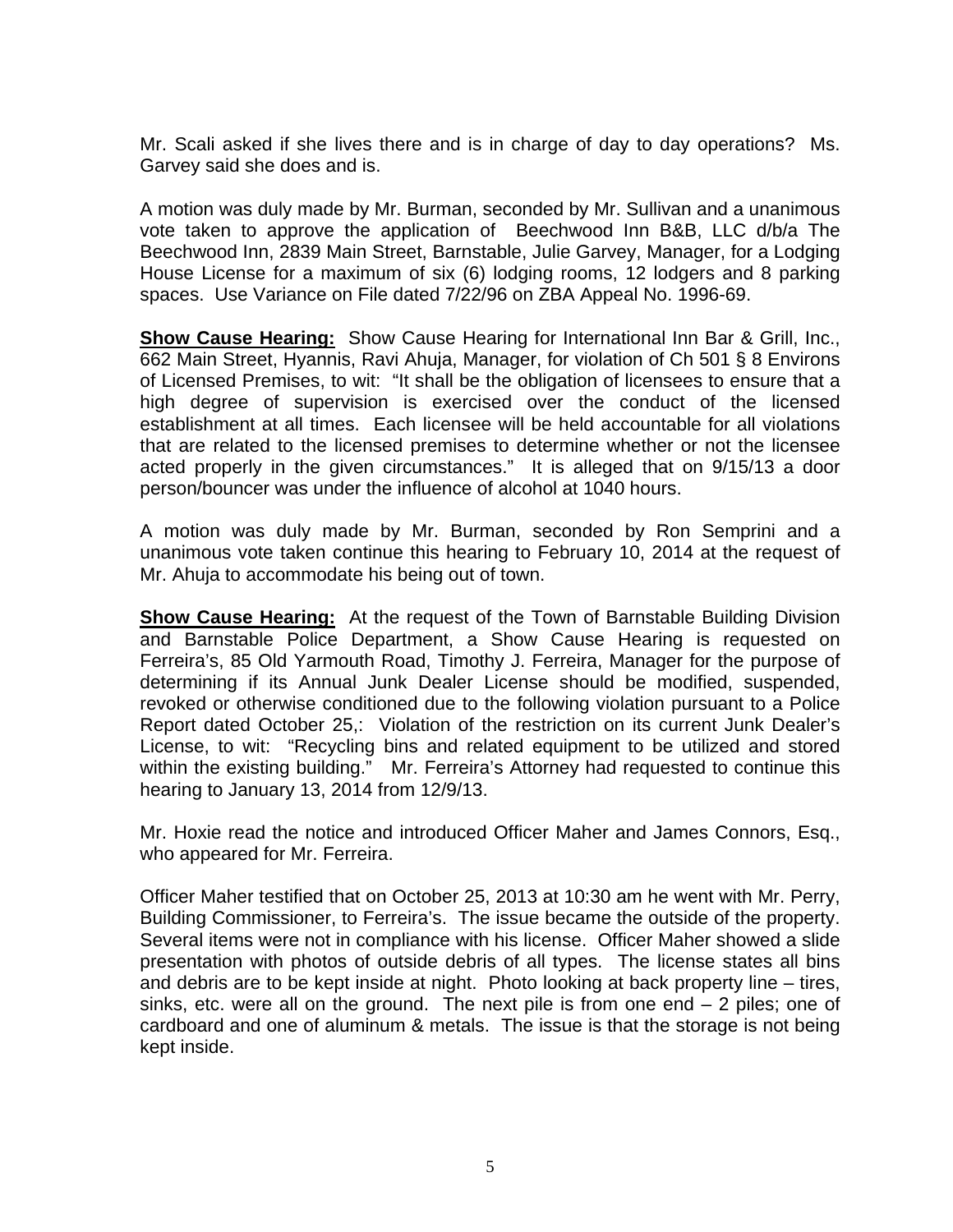Mr. Perry stated he went out last week – new slide taken LAST WEEK – looking to the left of the building the pile of cardboard is still there since the photos taken last October. They were told in October it would be removed in a couple weeks. It has not been moved.

Officer Maher stated Mr. Ferriera has a long history with the Board. The inside of the building is fine. There are several areas outside which are not fine. He did state that they did not see any hazardous materials except maybe the tires and the cardboard.

Mr. Hoxie asked if all these items could fit inside. Officer Maher stated they could not as there was not room – his business has expanded to a larger amount of items than can be kept inside.

Attorney Connors suggested a meeting with Town people to address all these issues and then to come back to see if there is a chance to modify the license rather than to punish him by suspending or revoking today. He did state there is a long history. He said that Mr. Ferreira's business IS growing. Perhaps it is best to sit down to see how we can modify his license.

Mr. Hoxie stated the license was restricted in the first place because of the water district and possible contamination. Attorney Connors stated there was a small fire about a year ago and there was a bit of gasoline found. EPA came out and found it was not contaminating. The articles found recently are not hazardous. That's why he suggests continuing for further action, to work out a modification with Town officials.

Mr. Hoxie stated he is asking what they will do from today forward rather than addressing what he did wrong to have this hearing take place. Attorney Connors mentioned possibly getting a separate structure. He suggested that may be the way the license can be addressed as the business grows as opposed to a punitive measure.

Mr. Hoxie asked if Officer Maher would be averse to a continuance. Officer Maher stated that he does object. This licensee has been before us for 4 different show cause hearings to date. The inspectors have asked him to address the violations and resolve the issues. He does not seem to do this on an on-going basis. For his attorney to be asking just to modify the license is not enough.

Attorney Connors disagreed. He restated that the main problem is hazardous materials and he does not believe cardboard is hazardous. Mr. Hoxie stated it looks like there is more than cardboard outside. Mr. Perry stated there are also all kinds of metals outside, rusting may contaminate the water by getting into the water table. Mr. Perry stated the pile of cardboard looks like it was compacted and taken somewhere and then rejected as other things were mixed in other than just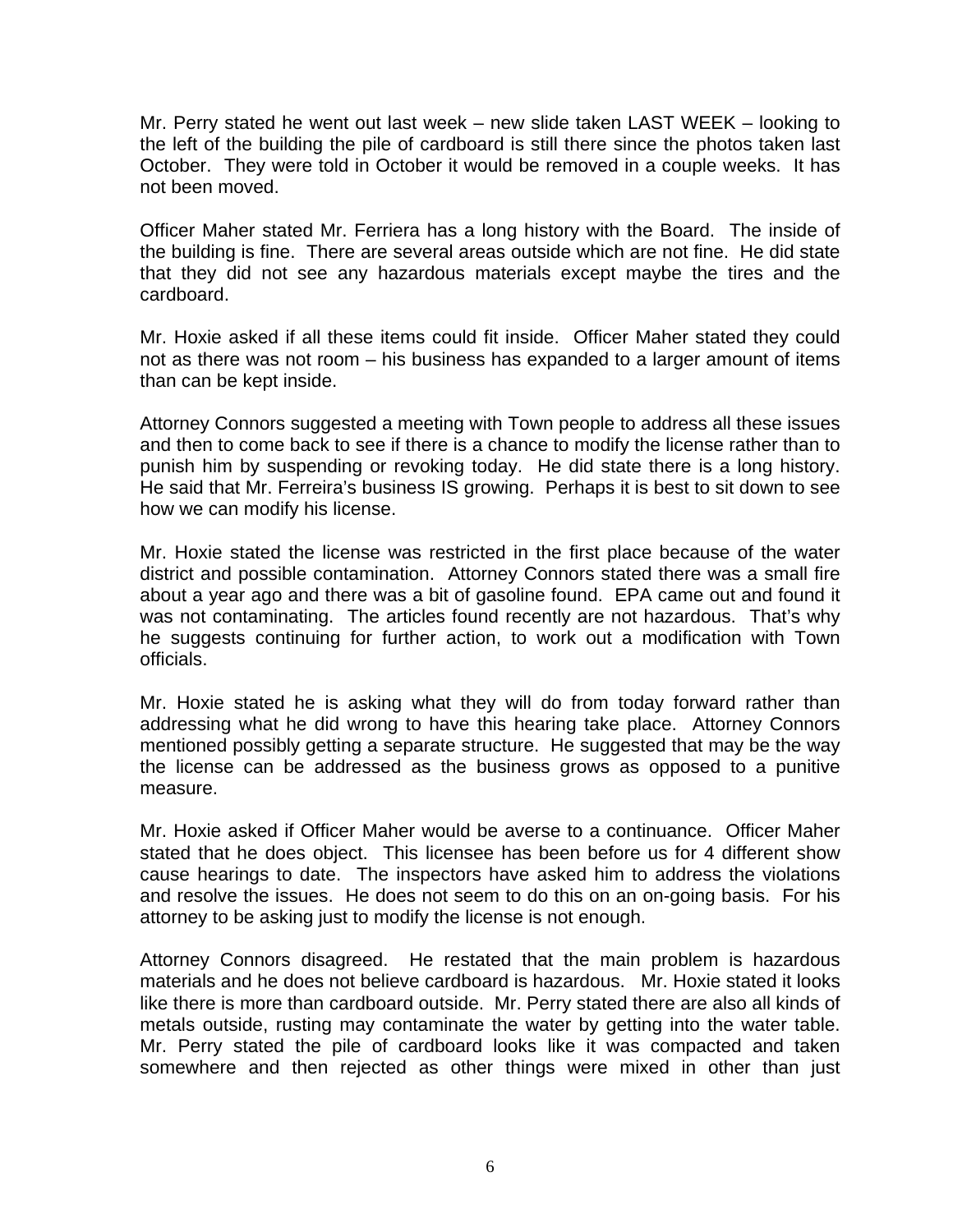cardboard. In any case, the restriction on his license was put on for a reason. He is violating the restrictions on his license.

Mr. Burman stated this is his third location and violations go back to the first license. There were show cause hearings in 2007, 2009, 2010, 2012 and now 2014. He stated Mr. Ferreira's attorney is trying to make a silk purse out of a sow's ear. He states he is at the end of his patience with this licensee.

Mr. Ferreira asked to address the Board himself. Mr. Ferreira stated he moved his location to address the Board's wishes for him to move so he would be in compliance. He stated that the materials outside were not from a compactor. He said he has a hauler's permit and has learned how to recycle – and is doing this at present. The last picture taken was a different pile – he had the other pile taken away by Pina. He then stated that the Board is ignorant about recycling. The Town has a serious issue with recycling, and Mr. Ferreira said that he thinks the Town and he as a business can get this recycling done properly. He stated that his business is clean and respectful to the community.

Mr. Hoxie stated obviously there are violations just looking at the photos. He would like to be able to discuss with Town officials possible modifications at a later date but thinks today we should take action on the complaint. He asked Officer Maher what he recommends. Mr. Hoxie then asked if there is anything further before making findings.

Attorney Connors stated the "violation", if there was one, is primarily based on cardboard. Officer Maher stated it does not matter what it is; nothing is supposed to be stored outside. It is cardboard, metal, etc. Whether Mr. Ferreira can change these restrictions remains to be seen. Officer Maher stated there is no third party. He himself was there. Mr. Ferreira has had more than ample opportunity to comply, and still we were shown a photo of a pile still there

Attorney Connors stated they are here for violations on bins and equipment – those items are not shown. Mr. Perry stated there are piles of material all over the property. Whether or not it is in a bin is irrelevant. Officer Maher stated there are 5 bins (containers) in the photo – and asked if those could be put inside the building. They cannot; they would not fit.

.

Mr. Hoxie again stated we should make the findings on the photos. Mr. Semprini also stated the history is troubling to him; to see 4 offenses in this person's history. The fire in 2012 said there was an explosion, not just a fire. Attorney Connors stated they were cutting up an old camper (RV) with a gas tank. Mr. Perry stated there were no permits for the cutting torch. They at least ignited the gas tank and maybe that exploded, and a tire as well. There was an explosion connected, however small in scale.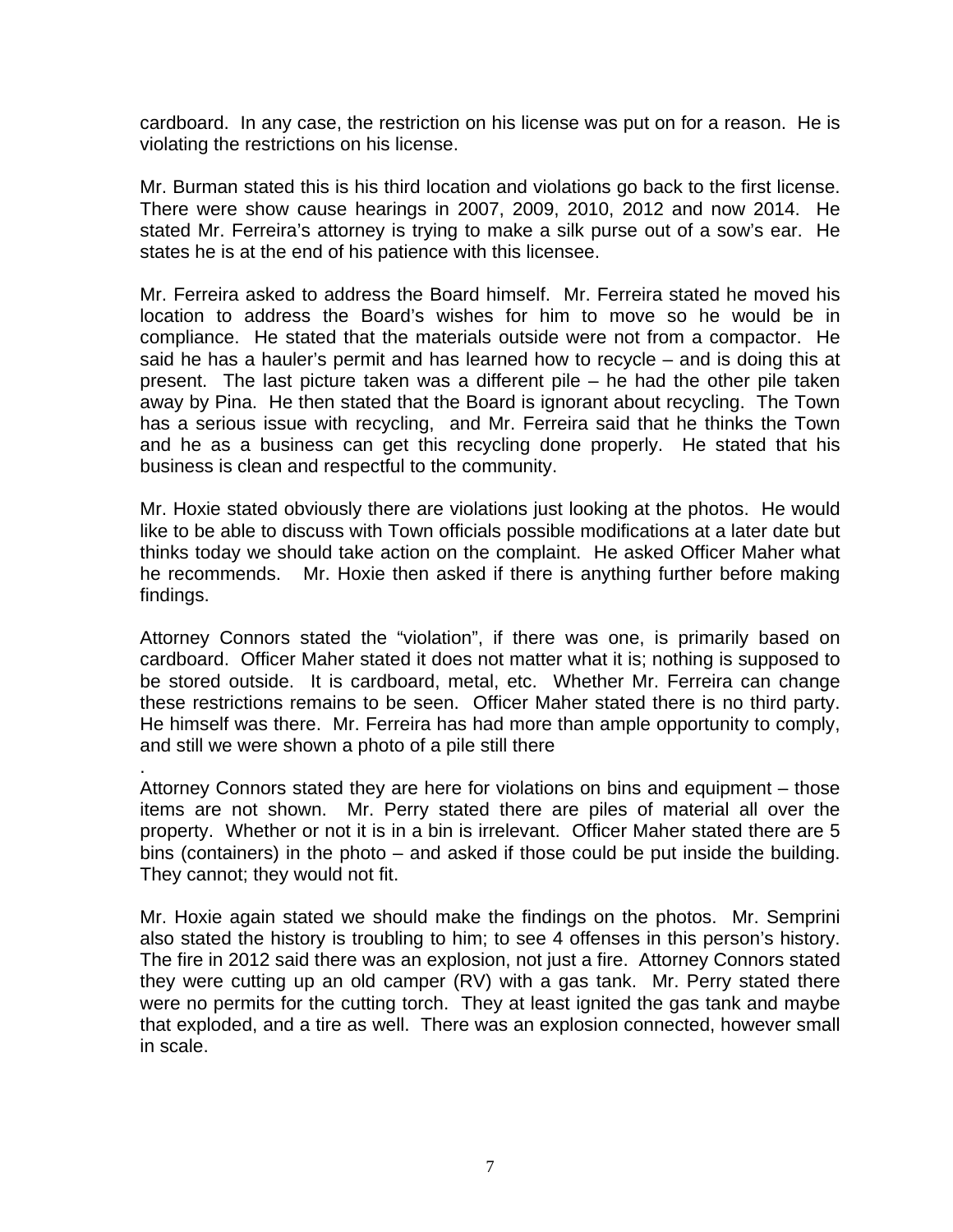Mr. Ferreira stated they had hired a welder. There were remnants of gas in a line that the welder was cutting – a tire went POUF – it was not an explosion. It was not a complete motor vehicle. It was only part of one. He confirmed that he Fire Department was there.

A motion was duly made by Mr. Burman, seconded by Mr. Semprini and a unanimous vote taken for findings as follows: There was a violation of the restriction on the current junk dealer license "Recycling bins and related equipment to be utilized and stored within the existing building… " and that Ferreira's is in violation.

A motion was duly made by Mr. Burman, seconded by Mr. Semprini and a unanimous vote taken for guilt as follows: That the license holder is guilty of violation of the terms of his license.

Mr. Hoxie asked Officer Maher for a recommendation as to sanctions. Officer Maher stated this is not the first complaint. Sanctions imposed have all been continued. We have gone beyond that now. The sanction today he suggested is a 30 day suspension; 15 days to be served 30 days from today's date. That gives him time to clean up the property and meet with Town officials to modify the license and 15 days to be held in abeyance for 2 years, and as well inspections without notice by Town officials.

Attorney Connors again stated if there is a violation, the Town view what was really outside, which was mostly cardboard. It is not anything else. We also need to address how he can grow his business. Taking punitive measures based on cardboard is too strict and he would suggest 15 days is rather harsh.

Mr. Hoxie asked if there is any room to keep some types of items outside? He wondered if it would be worthwhile in the decision to include how we can modify and adjust the license because of indoor space. Mr. Perry stated this is a wellhead protection area. Storing metals outside is a problem in a wellhead protection area. The only solution is a building. He also stated that Mr. Ferreira knows he must keep this stuff inside.

Mr. Hoxie asked if there is room on the property for a  $2^{nd}$  structure? Mr. Perry stated there is. Attorney Connors stated the suspension would thwart Mr. Ferreira's ability to erect this other building.

Mr. Hoxie said the recommendations are a 30 day suspension to begin in 30 days; 15 days to serve and 15 days to hold for 2 years plus unannounced inspections. Mr. Semprini suggested a one week suspension period instead of 15 days. He indicated that it is a very delicate area, but he does have sympathy with the business owner.

A motion was duly made by Mr. Burman, seconded by Mr. Semprini and a unanimous vote taken for sanctions as follows: A 30 day suspension with 15 days to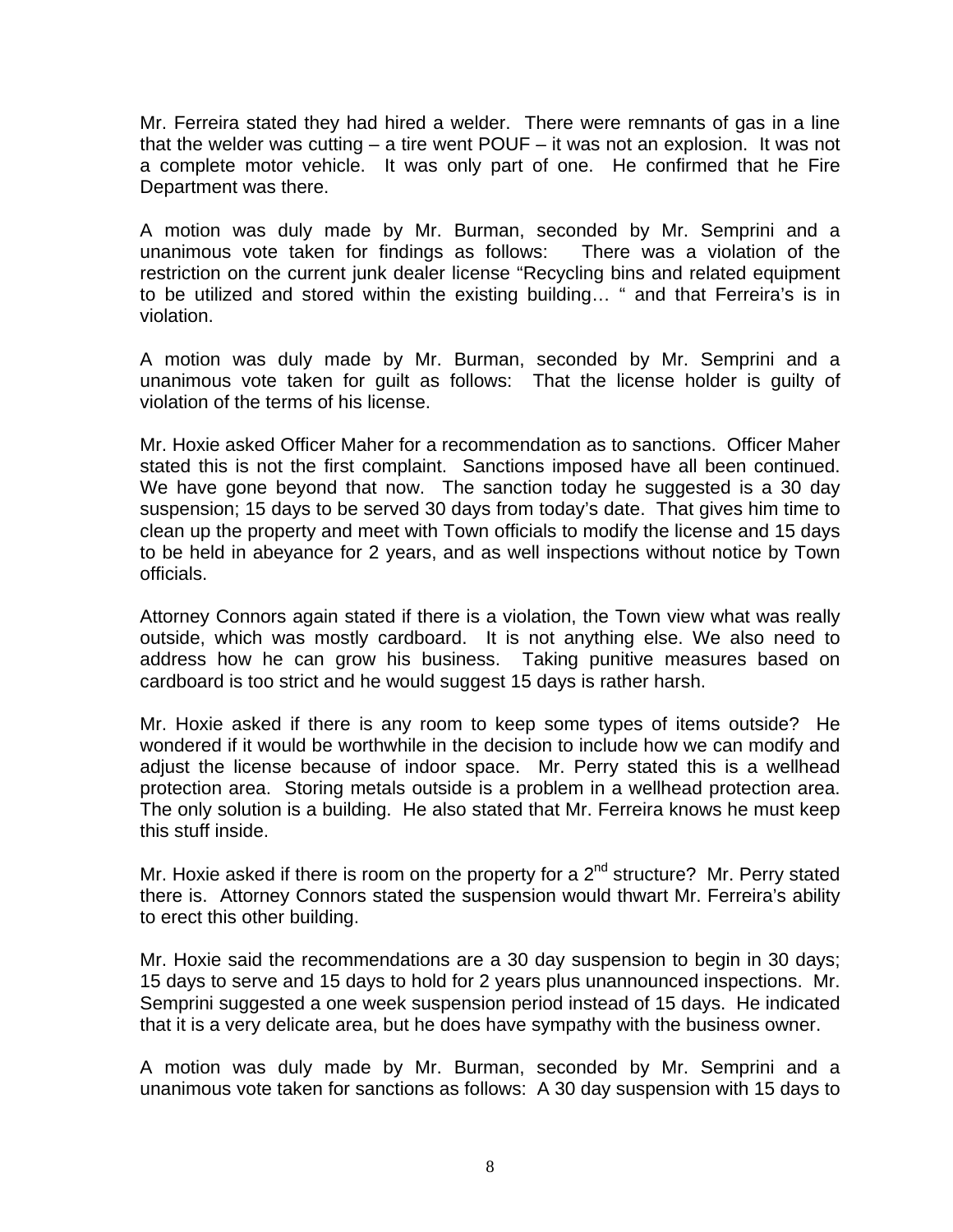be served starting February 13, 2014 and the other 15 days to be held for 2 years to February 13, 2016 and the ability to conduct unannounced inspections at any time.

Attorney Connors stated the unannounced visits were not allowed by Court order back in 2012. There was an order that notice was required. Mr. Hoxie asked if perhaps Mr. Ferreira would allow the unannounced visits. Attorney Connors stated that yes, he is willing to agree to that.

Mr. Scali stated that he needs to come back to modify the license after his meeting with Site Plan Review to modify the license to add a building.

**One Day Entertainment License:** Application of Thalia Haseotes on behalf of Cold Noses Foundation, 202 Pond Street, Ashland, for a One Day Entertainment License for a Cape Cod Dog Beach Party to be held at Craigville Beach Parking Lot, Centerville, MA on May 11, 2014 from 11 am to 3 pm.

Thalia Haseotes appeared for this hearing. It is a festival. They have a State Promoters License. They raise money all around the globe for pets. This festival will raise funds and awareness for local rescue organizations. They will only be using the parking lots at Craigville Beach. Vendors will bring popup tents. There will be no adopting out that day, but animals will be there and they can take applications. She stated she wanted to ask BPD to do a demo of their canine unit. They will probably have just background music, announcements, but no band. Mr. Hoxie asked if she has permission for use of the lot; she stated they will – and that they must staff it.

A motion was duly made by Mr. Burman, seconded by Mr. Semprini and a unanimous vote taken to approve the application of Thalia Haseotes on behalf of Cold Noses Foundation, 202 Pond Street, Ashland, for a One Day Entertainment License for a Cape Cod Dog Beach Party to be held at Craigville Beach Parking Lot, Centerville, MA on May 11, 2014 from 11 am to 3 pm.

**Request to Close:** Request of Colombo's Cafe & Pastries, Inc., d/b/a Colombo's, 544 Main Street, Hyannis to close from 1/5/14 to 1/31/14 for cleaning and maintenance.

Cesar Herreira appeared for this application. They are already closed. Will reopen February 1, 2014.

A motion was duly made by Mr. Burman, seconded by Mr. Semprini and a unanimous vote taken to approve the request of Colombo's Cafe & Pastries, Inc., d/b/a Colombo's, 544 Main Street, Hyannis to close from 1/5/14 through 1/31/14 for cleaning and maintenance.

**Request to Close:** Request of 9 Lives Corp., d/b/a The Black Cat Tavern, 165 Ocean Street, Hyannis to close from 1/21/14 through 2/28/14 for cleaning and maintenance.

Scott Brownlee came in for closing for the Black Cat from 1/21 – 2/28 approved.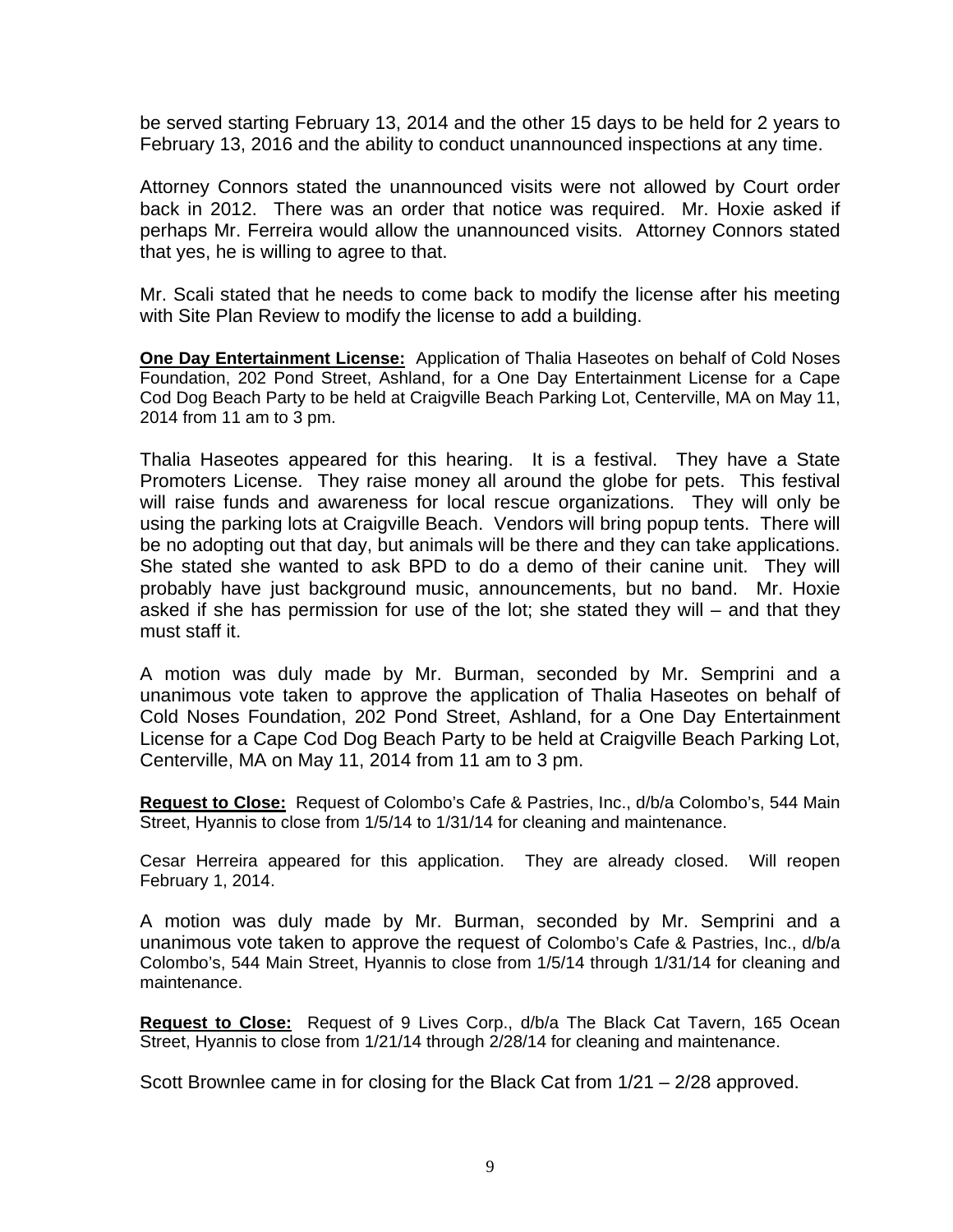A motion was duly made by Mr. Burman, seconded by Mr. Semprini and a unanimous vote taken to approve this application as submitted.

#### **Renewals:**

#### **Class II Auto Dealers:**

Auto Wholesalers of Cape Cod, 92 Rosary Lane, Unit 20 Tax Title issue – licensee has been notified of problem; will work with Landlord to resolve.

A motion was duly made by Mr. Burman, seconded by Mr. Sullivan and a unanimous vote taken to approve the renewal of Auto Wholesalers of Cape Cod, 92 Rosary Lane, Unit 20, but hold the license until taxes are paid within a year of being current.

#### **Common Victuallers:**

Dunkin Donuts, 317 Falmouth Road, Hyannis Dunkin Donuts, CC Mall, Hyannis Dunkin Donuts, 1648 Falmouth Road, Centerville Dunkin Donuts, 627 Main Street, Hyannis Dunkin Donuts, 3821 Falmouth Road, Marstons Mills Dunkin Donuts, 702 Iyannough Road, Hyannis Dunkin Donuts, 147 North Street, Hyannis Dunkin Donuts, 1220 Iyannough Road, Hyannis Dunkin Donuts, 156 Iyannough Road, Hyannis Dunkin Donuts, 751 West Main Street, Hyannis

These were late filers according to Mr. Scali; had to be put on this hearing.

A motion was duly made by Mr. Burman, seconded by Mr. Sullivan and a unanimous vote taken to approve the renewal of the Common Victualler license listed above.

## **Non alcohol non-renewals just for informational purposes:**

#### **Lodging Houses:**

Flaherty's Two – phone disconnected Hostelling International – Hyannis – closed until May; emailed them about renewing Summer Winds of Hyannis – voice mailbox full when called

## **Common Victuallers:**

Cape Cod Chocolatier – moved to new location and does not have seats; not renewing The Egg & I – not open now; did not renew; no voicemail Porky's Concessions/Cafe 75 – phone not in service